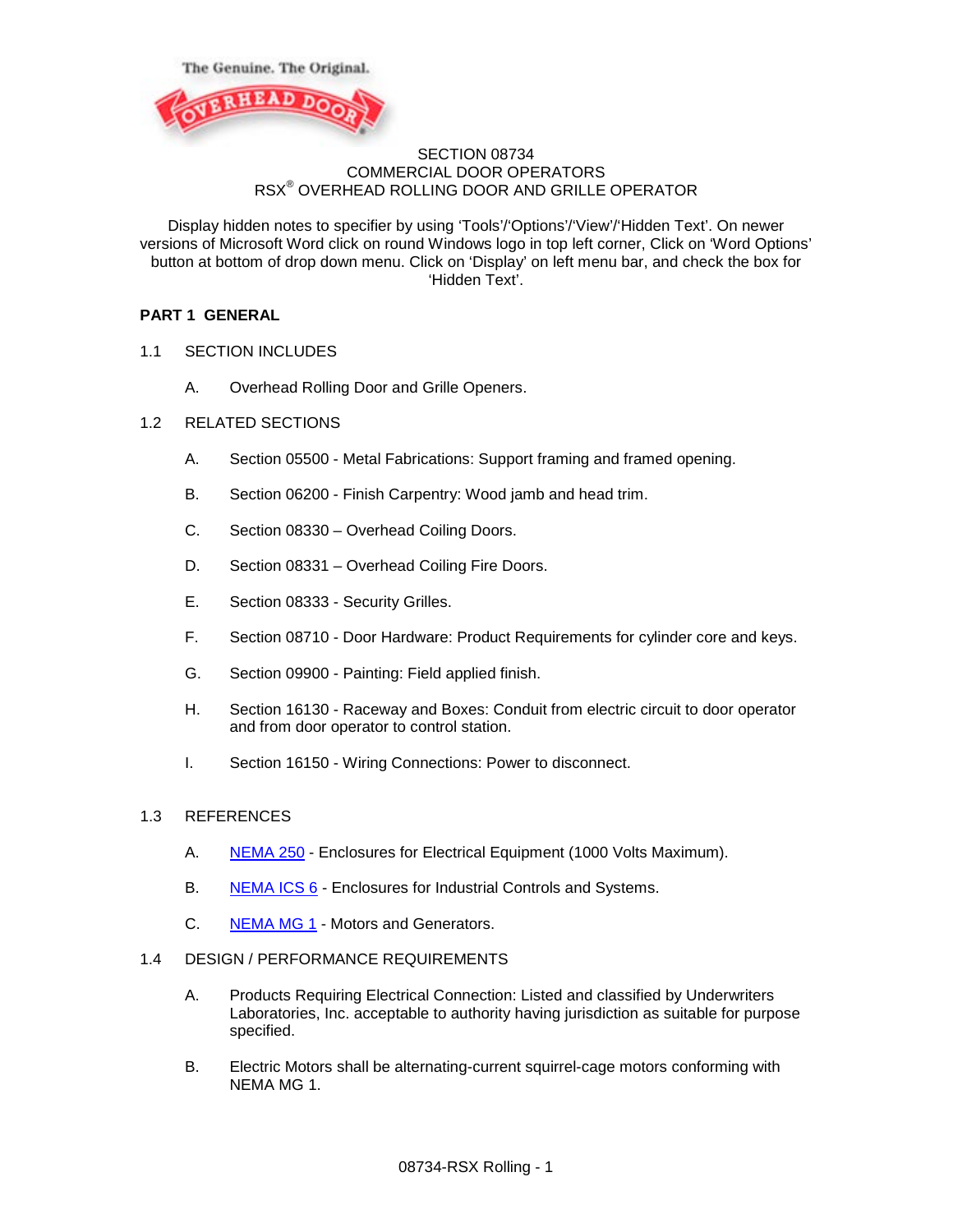- C. Wiring Connections: Requirements for electrical characteristics.
	- 1. 115 volts, 60 Hz single phase.
	- 2. 208 volts, 60 Hz single phase or three phase.<br>3. 230 volts, 60 Hz single phase or three phase.
	- 3. 230 volts, 60 Hz single phase or three phase.
	- 4. 460 volts, 60 Hz three phase.
	- 5. 575 volts, 60 Hz three phase.

### 1.5 SUBMITTALS

- A. Submit under provisions of Section 01300.
- B. Product Data: Manufacturer's data sheets on each product to be used, including: 1. Preparation instructions and recommendations.
	- 2. Storage and handling requirements and recommendations.
	- 3. Details of construction and fabrication.
	- 4. Installation methods.
- C. Shop Drawings: Include detailed plans, elevations, details of framing members, required clearances and accessories. Include relationship with adjacent construction.
- D. Manufacturer's Certificates: Certify products meet or exceed specified requirements.
- E. Operation and Maintenance Data: Submit lubrication requirements and frequency, and periodic adjustments required.

### 1.6 QUALITY ASSURANCE

- A. Manufacturer Qualifications: Company specializing in manufacturing products specified with minimum of five years documented experience.
- B. Installer Qualifications: Authorized representative of the manufacturer with minimum five years documented experience.
- C. Mock-Up: Provide a mock-up for evaluation of surface preparation techniques and application workmanship.
	- 1. Install in areas designated by Architect.
	- 2. Do not proceed with remaining work until workmanship and installation is approved by Architect.
	- 3. Refinish mock-up area as required to produce acceptable work.

### 1.7 DELIVERY, STORAGE, AND HANDLING

- A. Store products in manufacturer's unopened packaging until ready for installation.
- B. Protect materials from exposure to moisture. Do not deliver until after wet work is complete and dry.
- C. Store materials in a dry, warm, ventilated weathertight location.

### 1.8 PROJECT CONDITIONS

A. Maintain environmental conditions (temperature, humidity, and ventilation) within limits recommended by manufacturer for optimum results. Do not install products under environmental conditions outside manufacturer's absolute limits.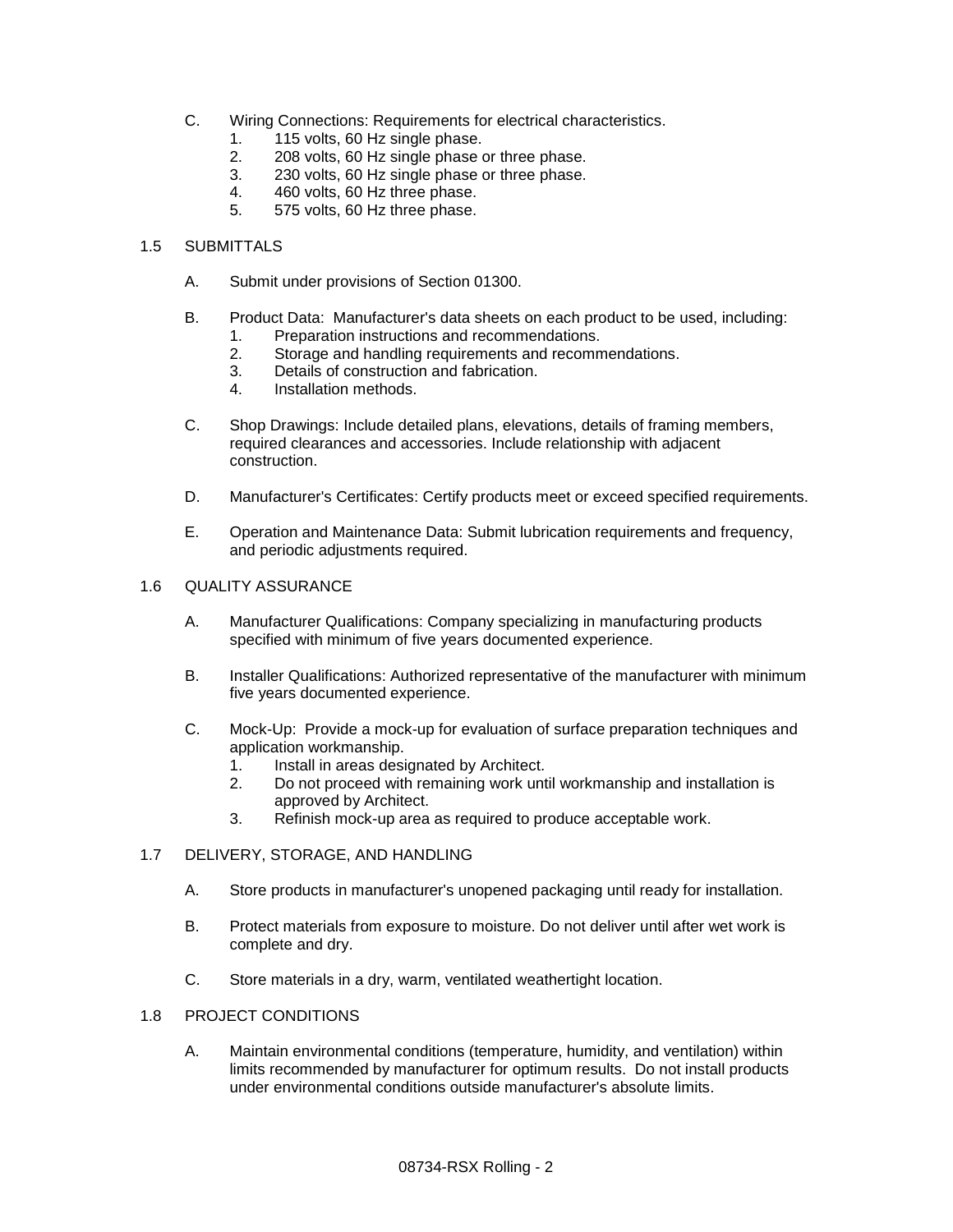## 1.9 WARRANTY

A. Provide operators with a 2 year or 20,000 cycle limited warranty on motor and parts.

# **PART 2 PRODUCTS**

## 2.1 MANUFACTURERS

- A. Acceptable Manufacturer: Overhead Door Corp., 2501 S. State Hwy. 121, Suite 200, Lewisville, TX 75067. ASD. Tel. Toll Free: (800) 275-3290. Phone: (469) 549- 7100. Fax: (972) 906-1499. Web Site: [www.overheaddoor.com.](http://www.overheaddoor.com/) E-mail: [sales@overheaddoor.com.](mailto:sales@overheaddoor.com)
- B. Substitutions: Not permitted.
- C. Requests for substitutions will be considered in accordance with provisions of Section 01600.
- 2.2 OVERHEAD ROLLING DOOR AND GRILLE OPERATORS
	- A. Commercial Rolling Door and Grille Operator: Model RSX Commercial Standard Duty Door Operator:
		- 1. Application:
			- a. Rolling Steel Doors.
			- b. Rolling Steel Fire Doors.
			- c. Rolling Steel Grilles.
		- 2. Electric Motor: UL listed.
			- a. Rating:
				- 1)  $1/2$  horsepower single phase or three.<br>2)  $3/4$  single phase or three phase.
				- 2) 3/4 single phase or three phase.
				- 3) 1 horsepower single phase or three phase.
			- b. Motor frame comply with:
				- 1) NEMA 48 for 1/2 hp single phase.<br>2) NEMA 56 for 1/2 hp three phase.
				- NEMA 56 for 1/2 hp three phase.
				- 3) NEMA 56 3/4 and 1 hp all phases.
			- c. Construction:
				- 1) Open drip-proof construction.
				- 2) Totally Enclosed Non Ventilated TENV construction.
				- 3) Totally Enclosed Fan Cooled TEFC construction.
				- 4) Washdown NEMA 4 / NEMA 4X construction
			- d. Reduction: Primary reduction is SuperBelt, an auto tension poly-V flex belt that does not require adjustment. Secondary reduction is by chain and sprocket.
			- e. Duty cycle: Accommodate standard usage, up to 60 cycles per hour during peak usage periods.
				- 1) Brake: DC Disc type with selectable Progressive Braking for smooth stopping.
				- 2) Clutch: Adjustable friction disc type.
				- 3) Limit System: LimitLock limit system, magnetic type providing absolute positioning with push to set and remote setting capabilities. Limit System shall remain synchronized with the door during manual operation and supply power interruptions.
		- 3. Control System: Microprocessor based with relay motor controls on a single board. System incorporates a 16 character Liquid Crystal Display (LCD) to display the system status. System shall include the following: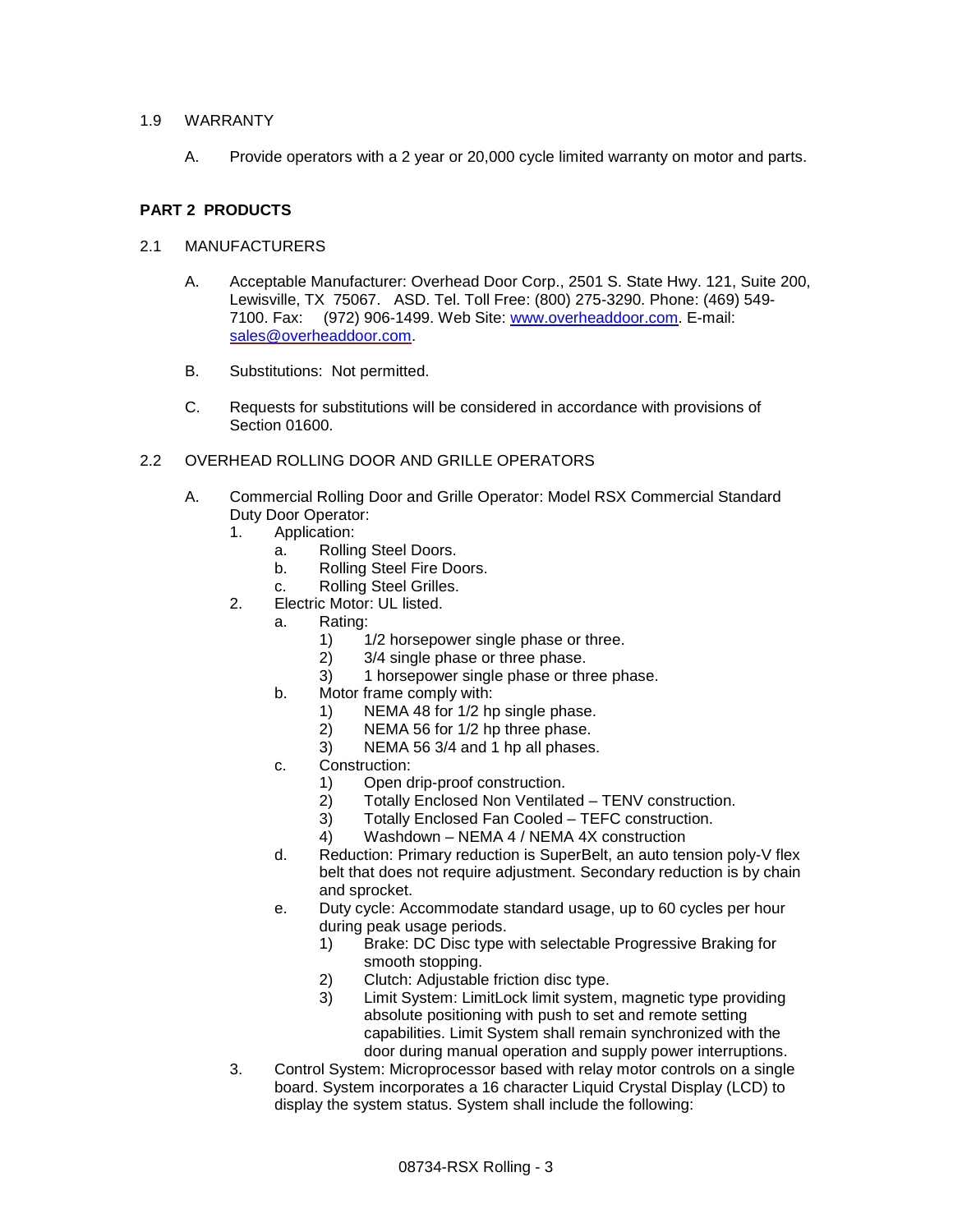- a. Capable of monitoring and reporting on a variety of operating conditions, including: Current operating status, Current command status, Motor movement status, Current error status (if applicable), Hoist Interlock status (if applicable), External Interlock status, and 24VDC status.
- b. A delay-on-reverse operating protocol.
- c. Maximum run timers in both directions of travel that limit motor run time in the event a clutch slips or some other problem occurs.
- d. Provisions for connection of a 2-wire monitored photo-eye or a 2-wire monitored edge sensor, as well as non-monitored standard 2-wire sensing edges, photo-eyes or other entrapment protection devices.
- e. Control action will be constant contact close until a monitored entrapment device is installed, allowing for selection of momentary contact.
- f. Provisions for connection of single and/or 3-button control stations.
- g. Provisions for connection of an external 3-wire radio controls and related control devices.
- h. On board open, close and stop control keys for local operation.
- i. CodeDodger radio receiver that is dual frequency cycling at 315 Mhz and 390 Mhz capable of storing 250 single button and/or 250 Open-Close-Stop transmitters with the ability to add and/or delete transmitters individually, identify and store activating transmitter IDs.
- 4. Mounting:
	- a. Rolling Steel doors:
		- 1) Front of hood and chain/sprocket coupling to door.
		- 2) Top of hood and chain/sprocket coupling to door.<br>3) Wall-mount and chain/sprocket coupling to door.
		- Wall-mount and chain/sprocket coupling to door.
		- 4) Bench mount and chain/sprocket coupling to door.
		- 5) Front of hood horizontal and chain/sprocket coupling to door.
		- 6) Mounting for Hoist models, Left Hand or Right Hand.
- 5. Release:
	- a. Release shall be a pull and hold type mechanism with single cable operation and an integrated interlock switch.
- 6. Hoist: Chain hoist consists of chain pocket wheel, chain guard and smooth hand chain on hoist units.
- 7. Entrapment Protection:
	- a. Control system shall have provisions to connect monitored entrapment protection devices such as monitored electric sensing edge or monitored photo-eye and to provide constant contact close control operation in lieu of such devices.
- 8. Control accessories:
	- a. Operator Controls:
		- 1) Push-button operated control stations with open, close, and stop buttons.
		- 2) Key operation with open, close, and stop controls.<br>3) Push-button and key operated control stations with
		- Push-button and key operated control stations with open, close, and stop buttons.
		- 4) Controls for interior location.
		- 5) Controls for exterior location.
		- 6) Controls for both interior and exterior location.
		- 7) Controls surface mounted.
		- 8) Controls flush mounted.
	- b. Special Operation:
		- 1) Vehicle detector operation.
		- 2) Radio control operation.
		- 3) Card reader control.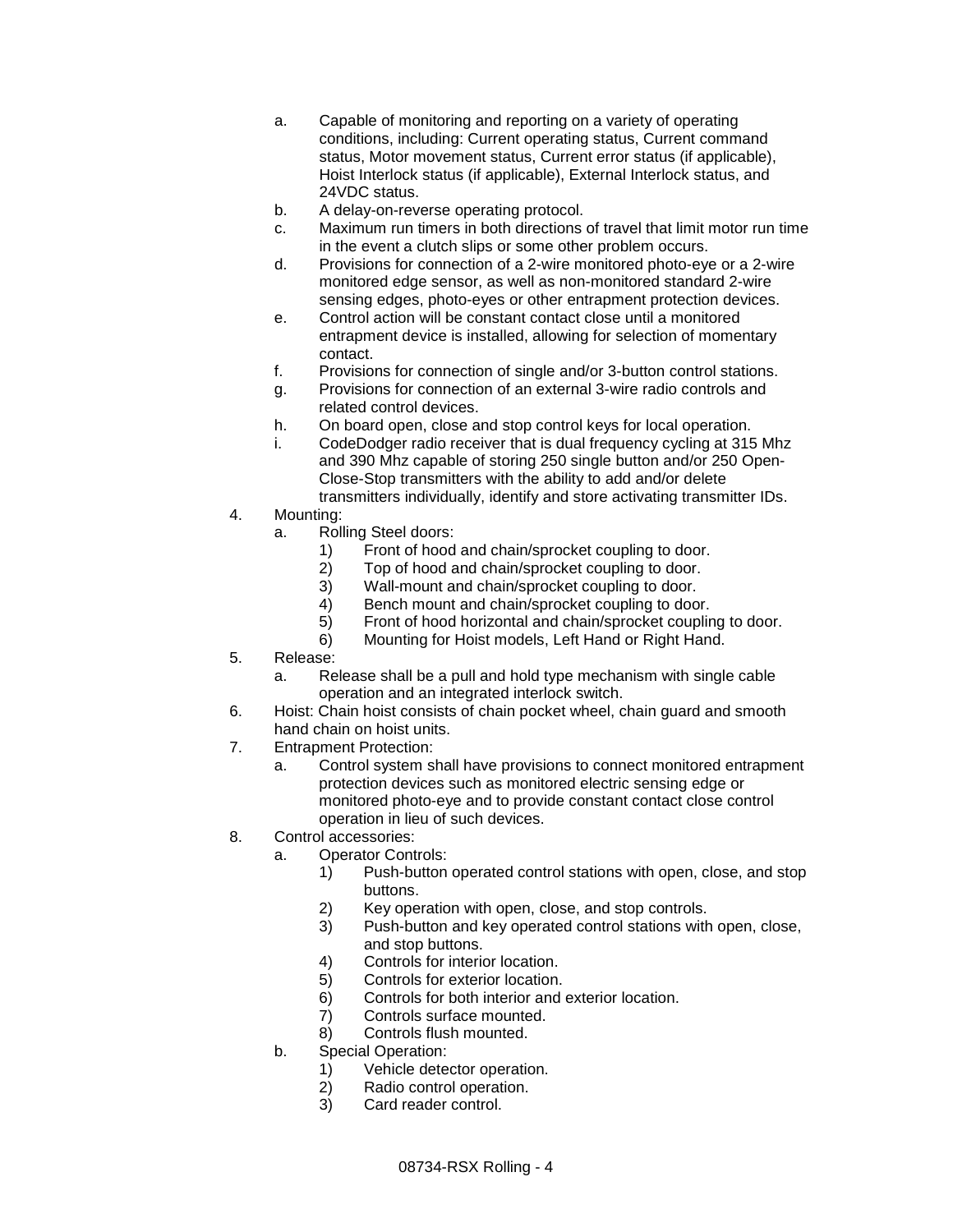- 4) OHD monitored photo-eyes.
- 5) Commercial photo-eyes.
- 6) Timer Close Module for unattended timed door closing. Auxiliary control inputs, safety inputs, timer hold input and automatic door closing feature with selectable time delay. Safety inputs can be configured using on board keypad.
- 7) Commercial light package.
- 8) Auxiliary Output Module for up, down, and mid-stop limit status via several auxiliary sets of dry contacts that are microprocessor controlled. ADA compliant outputs that activate when door is moving up, down, or both directions and can be configured using the on board keypad.

## **PART 3 EXECUTION**

### 3.1 EXAMINATION

- A. Verify door sizes, configuration, tolerances and conditions are acceptable.
- B. Examine conditions of substrates, supports, and other conditions under which this work is to be performed.
- C. If substrate preparation is the responsibility of another installer, notify Architect of unsatisfactory preparation before proceeding.

#### 3.2 PREPARATION

- A. Clean surfaces thoroughly prior to installation.
- B. Prepare surfaces using the methods recommended by the manufacturer for achieving the best result for the substrate under the project conditions.

### 3.3 INSTALLATION

- A. Install in accordance with manufacturer's instructions.
- B. Use anchorage devices to securely fasten assembly without distortion or stress.
- C. Fit and align assembly including hardware; level and plumb, to provide smooth operation.
- D. Coordinate installation of electrical service with Section 16150. Complete wiring from disconnect to unit components.
- 3.4 ADJUSTING
	- A. Test for proper operation and adjust as necessary to provide proper operation without binding or distortion.
	- B. Adjust hardware and operating assemblies for smooth and noiseless operation.
- 3.5 CLEANING
	- A. Clean components using non-abrasive materials and methods recommended by manufacturer.